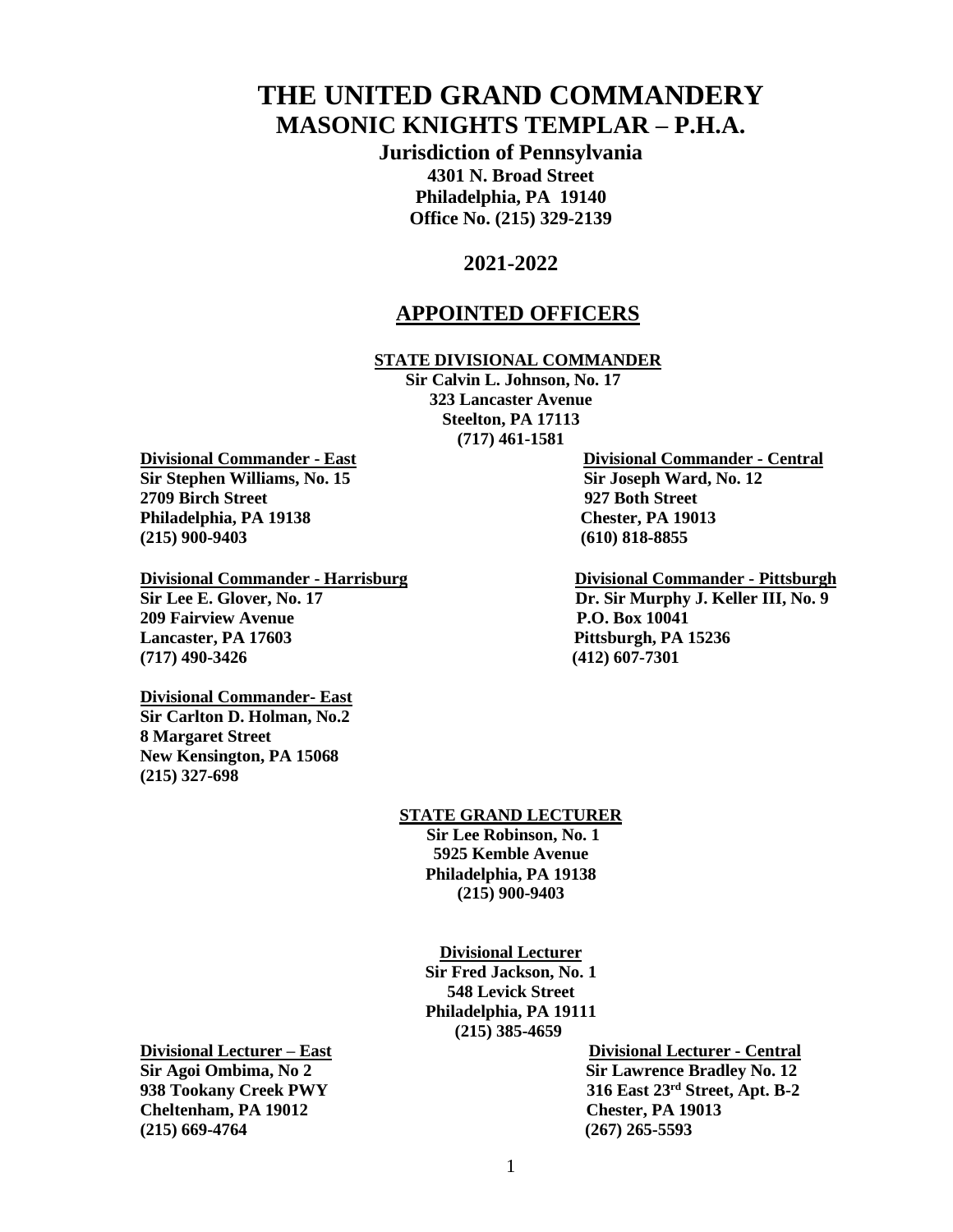**Divisional Lecturer – Harrisburg Divisional Lecturer - Pittsburgh**

 **Sir Madison Cherry, No. 9 1202 Anna Avenue West Mifflin, PA 15122 (412) 452-3629** 

# **APPOINTED OFFICERS**

### **GRAND ADMINISTRATIVE ASSISTANT**

**Sir Charles E. Washington, No. 12 2520 Eaton Rd Wilmington DE, 19810-3566 (302) 540-3480**

**Sir Otis Guinyard No. 16 Sir LaShuan Johnson No. 14 401 Carver Lane 8802 Cheltenham Avenue Royersford, PA 19468 Glenside, PA 19038 (610) 495-5952 or (610) 585-1885 267-974-0143** 

# **EM. GRAND SWORD BEARER <b>EM. GRAND** SENTINEL<br>Dr. Sir Stanley J. Jones Jr. No. 16 Sir Warmes Haines, No. 14

**Dr. Sir Stanley J. Jones Jr. No. 16 2733 Willits Road 1509 E. Duval Street Philadelphia, PA 19114 Philadelphia, PA 19138 (215) 969-2080 (215) 490-4687**

#### **EM. GRAND INNER GUARD**

**Sir Earl Johnson, No. 1 1411 Patricia Drive Yeadon, PA 19050 (267) 912-8635**

#### **EM. GRAND WARDER EM. GRAND STANDARD BEARER**

### **DRILL TEAM/ MARCHING UNIT**

#### **GRAND DRILL MASTER**

**Sir Toby A. Bryant, No. 1, P.E.G.C 7757 Larzelere Lane Wyncote, PA 19006 (215) 370-2277**

#### **GRAND ASST. DRILL MASTER GRAND ASST. DRILL MASTER**

Sir William D. Carter, No. 2 Sir Tyrone Love, No. 1 **Christopher Mill Drive 340 Pine Street Mt. Laurel, NJ 08054 Glenolden, PA 19036 (856) 722-9155 (267) 548-6735**

#### **GRAND ASST. DRILL MASTER**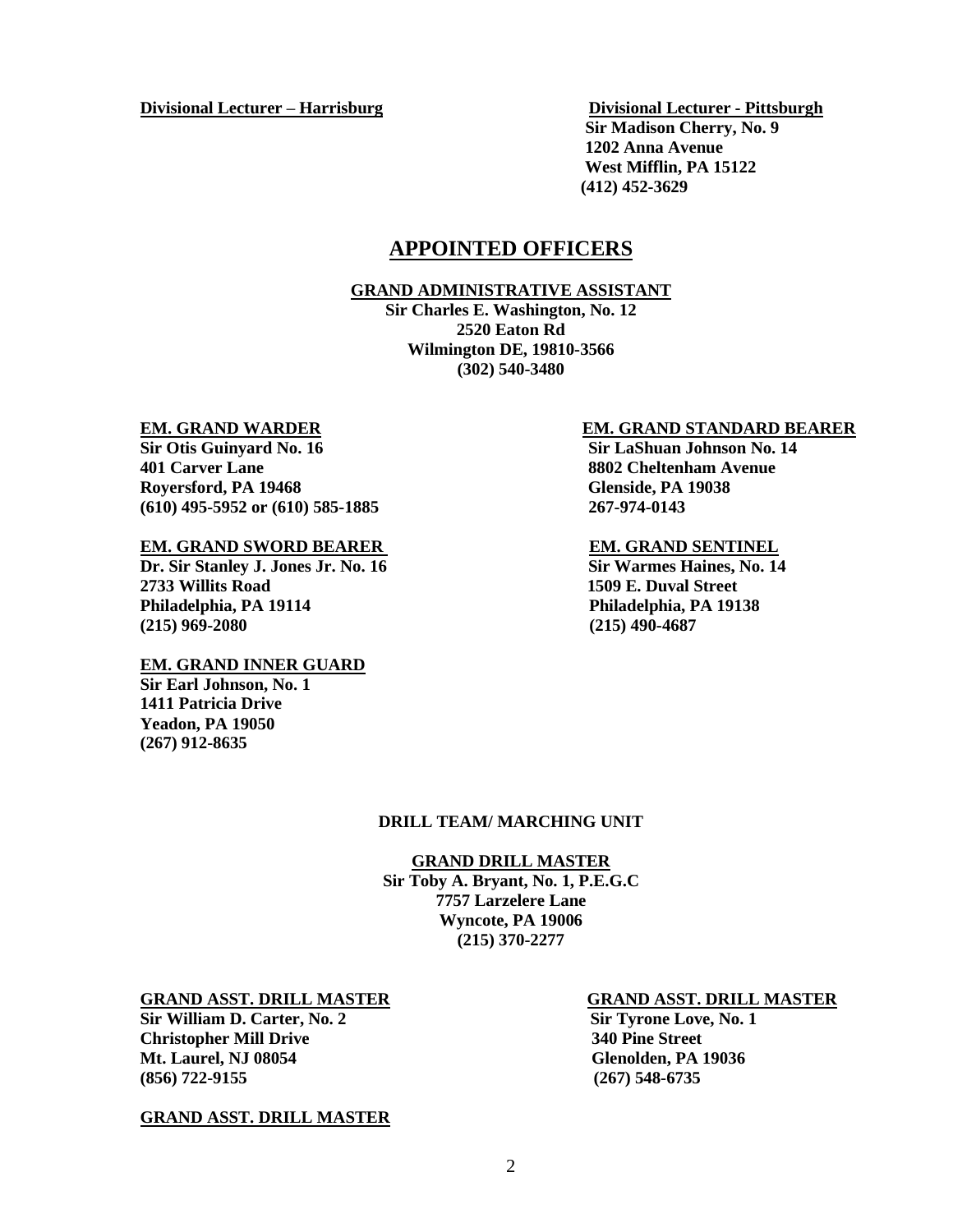### **GRAND C.C of F.C** AIDE-de-camp

Sir John White, No. 2, P.E.G.C James L. Triplett Sr. **35 Lanfair Road 719 Barclay Street Cheltenham, PA 19012 Chester, PA 19013 (215) 635-3742 (610) 504-3529** 

**(215) 649-3233 (215) 669-6604**

**Sir Joseph Purdie III No.15, Chairman, P.M.E.G.C Sir Toby Bryant, No. 1, P.E.G.C 949 East Johnson Street 7757 Larzelere Lane Philadelphia, PA 19138 Wyncote, PA 19006 (215) 549-0454 (215) 735-1925**

#### **ASST GRAND CC of F.C. ASST GRAND CC of F.C**

**Sir Antoine Small, No. 1 Sir James T Willoughby, No. 15**

#### **GRAND QUARTERMASTER GRAND QUARTERMASTER**

# **APPOINTED OFFICERS**

#### **GRAND HISTORIAN**

**Sir Walter J. Sims, Jr. No. 2, P.M.E.G.C 5 Willard Way Berlin, NJ 08009 (215) 869 6622** 

### **GRAND ORGANIST**

**Sir Alfred McClinton No. 1 757 Brighton St. Philadelphia, PA 19111 (215) 200-7078**

#### **GRAND SOLOIST**

**Sir Crawford L. Williams, No. 1 515 Dilworthtown Rd. West Chester, PA 19382 (610) 399-1085/ (610) 357-6107**

#### **GRAND PHOTOGRAPHER**

**Sir Leroy C. Patience, Jr., No. 15 18 Price Lane Sicklerville, NJ 08081 (856) 629-4804**

### **GRAND ADVISOR**

**Sir Antoine Small, No. 1, P.M.E.G.C (215) 649-3233**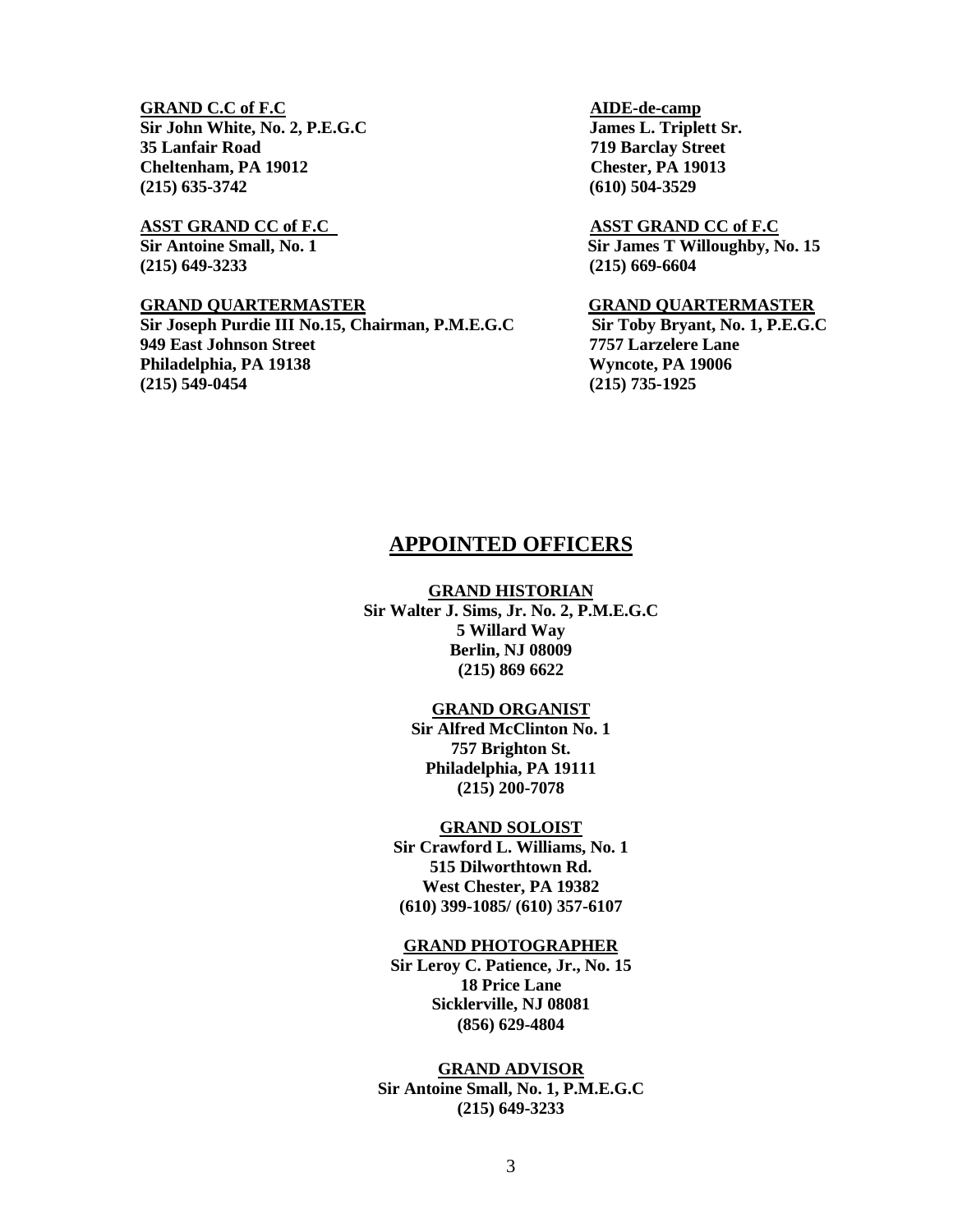### **MOST ROYAL GRAND COURT OF CYRENE**

#### **MOST ROYAL GRAND CHIEF ENGINEER**

**Sir Allen Doman, No. 14 8500 Lindbergh Blvd Apt.2009 Philadelphia, PA 19153 (215) 668-8588**

**Sir Nicholas Bagley III, No. 12** Sir Gary Shepherd **P.O. Box 13 723 South 58th (302) 212-9293 (215) 432-3665** 

#### **DEPUTY GRAND CHIEF ENGINEER DEPUTY GRAND CHIEF ENGINEER**

**Brookhaven, PA 19015 Philadelphia, PA 19143** 

## **COMMITTEES**

#### **CONVENTION COORDINATOR**

**Sir Robert A. Wilson, No. 14, P.M.E.G.C 5744 Florence Avenue Philadelphia, PA 19143 (215) 729-6339**

### **REGISTRATION AND CREDENTIALS**

**Sir Elmer Evans, Chairman, No.16 Sir Raymond Mitchell, No. 1 Sir Thomas Pierre Williams, No. 1 Sir Shawn Snead, No.16**

#### **ANNUAL BANQUET/MILITARY BALL Sir Michael C. Stewart, No 1, Chairman**

**AUDIT Sir Walt J. Sims, No. 1, Chairman**

#### **BUDGET AND FINANCE**

**Sir Michael Stewart, No. 1, E.G.G Sir Hubert Braxton, No. 1, E.G.T Sir Thomas Pierre Williams, No. 1, E.G.R Sir Kelly Meyers No. 12, E.G.A.R Sir Isreal S. Ray III, No. 12, E.G.A.T Sir Wayne V. Lamb, No.15, E.C**

#### **WAYS & MEANS**

**Sir Lawrence Bradley, No. 12, Chairman Sir James T. Willoughby, No. 15 Sir Chris Wilken, No. 14 Sir Kelly Myers, No. 12 David Thomas, No. 15**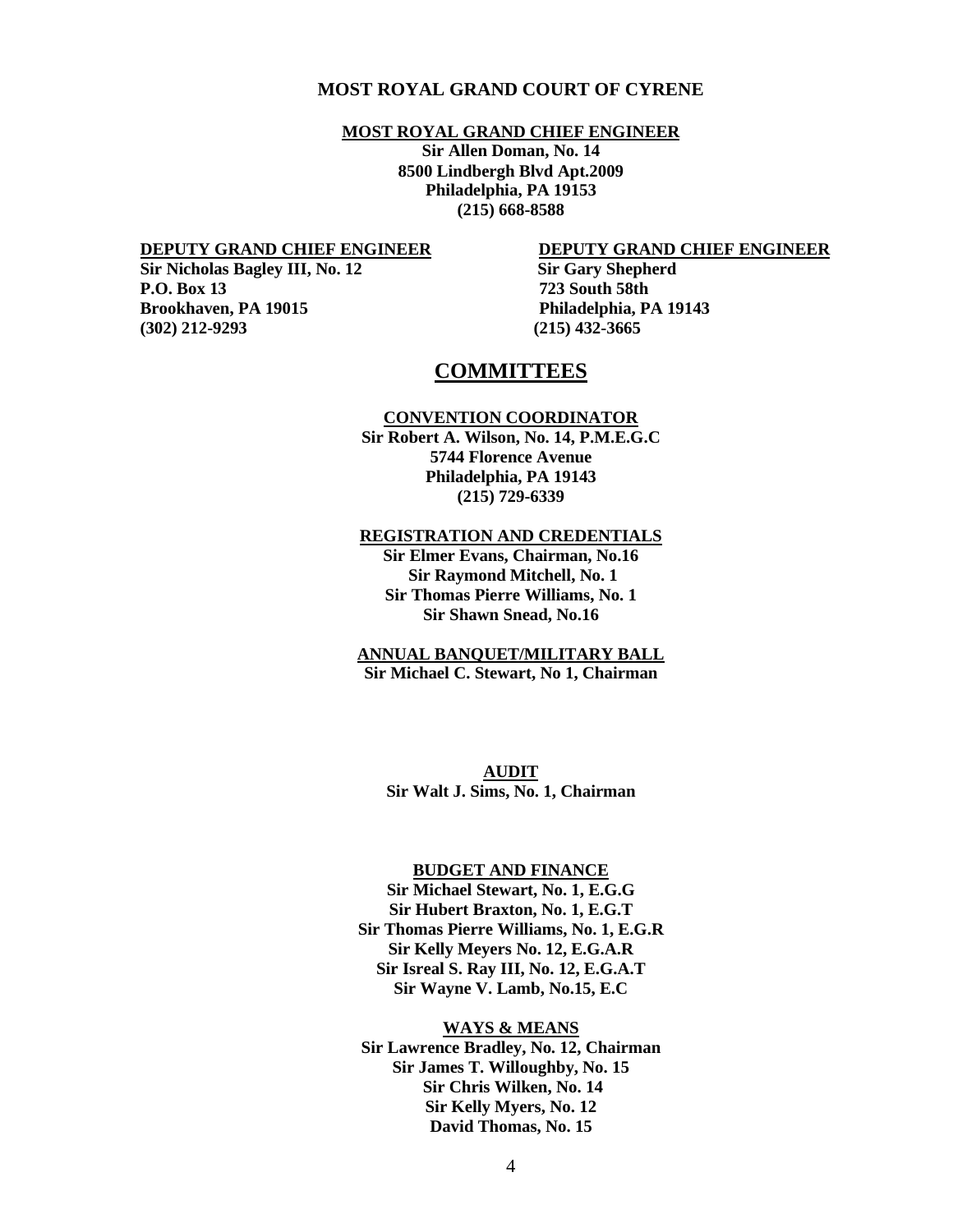### **JAMES M. THORNTON/JAMES SHEPPARD, JR. EDUCATIONAL AWARDS**

**401 Carver Lane 5770 Jefferson Street Royersford, PA 19468 Philadelphia, PA 19131 (610) 495-5952 or (610) 585-1885 (215) 878-6821 / (215) 280-1949**

**724 West Valley Forge Road 5741 Jefferson Street King of Prussia, PA 19406 Philadelphia, PA 19131 (610) 265-9411 (215) 477-9589**

**Sir Otis Guinyard No. 16, Chairman Sir George E. Dickerson No. 16, Co-Chairman**

**Sir James Swinton No. 1, P.M.E.G.C Sir Leonard A. Heard No. 2, P.E.G.C**

#### **IN\_HOUSE SECURITY UNIT**

**This committee is an umbrella unit covering the Jurisprudence Committee, Grand Commander's Address, Grievance & Appeals, United Grand Commandery Constitution and Codification Committees**

> **Sir Robert A. Wilson No. 14, Chairman, P.M.E.G.C Sir Odell Prewitt No. 2, Co-Chairman, P.M.E.G.C All Pasts Most Eminent Grand Commanders**

#### **SECURITY TEAM**

**1203 Yerkes Street 1 Cobble Creek Curve** Philadelphia, PA 19119 Newark, DE 19702 **(215) 927-5021 (302) 444-4718**

**Sir Grady Patterson, No 1, Chairman Sir Calvin A. Johnson Jr, No. 1, Co-Chairman**

#### **EMINENT GRAND PRELATE**

**Sir Kevin M. Small, No. 1, Chairman Assistant Grand Prelate - Rev. Sir Jimmy Hare Sr., No. 16 Assistant Grand Prelate - Rev. Sir Gerald Saunders, No. 1 Assistant Grand Prelate - Rev. Sir Tracy G. Mallory, No. 14**

#### **TRANSPORTATION**

**Sir Derrick Holmes, No. 15, Chairman (267) 593-6127 Sir James Triplett Sr., No. 12 (610) 504-3529 Sir Larry O. Grant, No. 1 (267) 212-6010**

**VENDORS Sir Kevin Small, No. 1, Chairman (267) 271-6764**